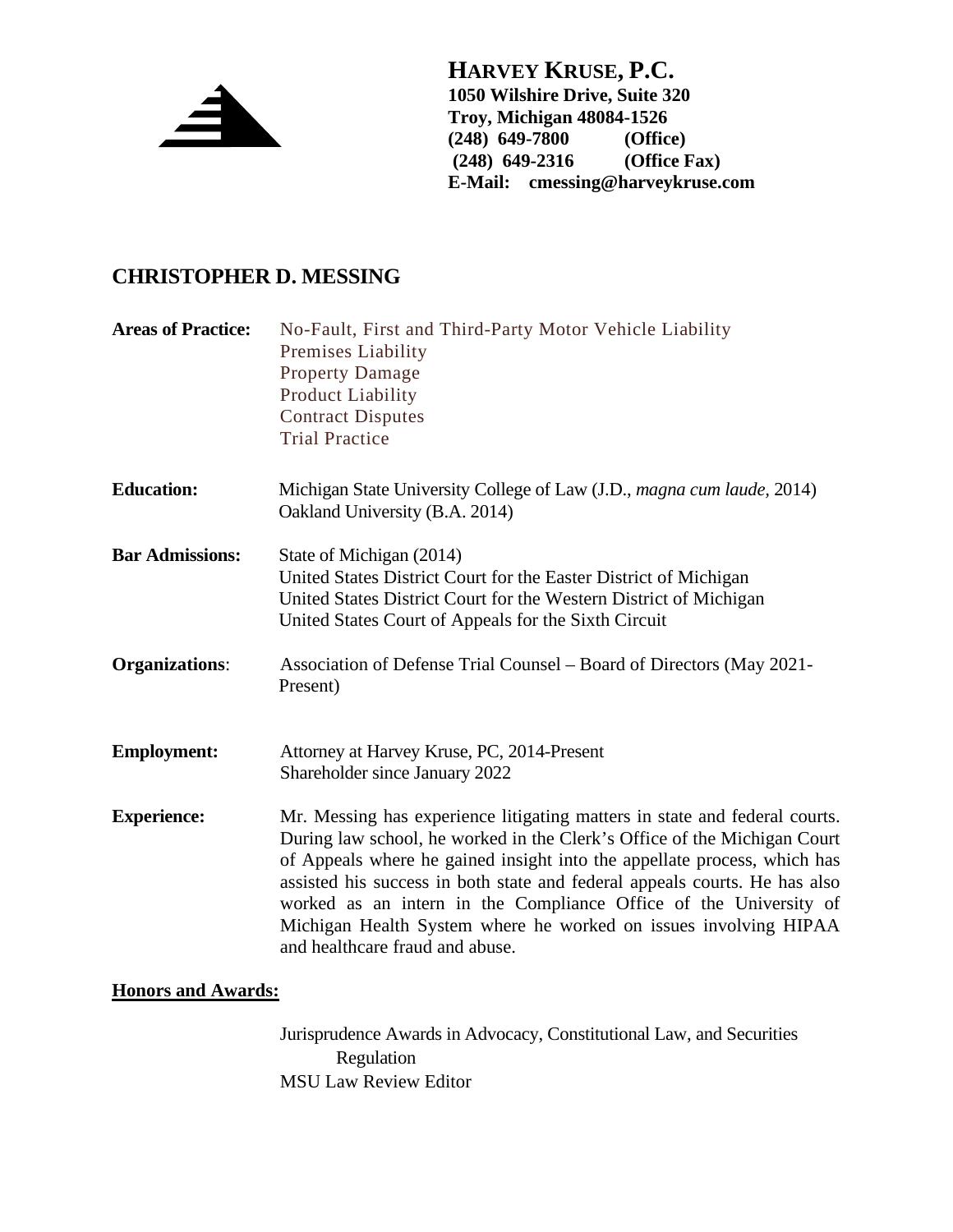## **Representative Matters:**

- In *Tiller v. Amerisure*, Wayne County Circuit Court, we obtained summary disposition in a no-fault suit where the plaintiff failed to properly submit an application for benefits or to submit medical bills to Amerisure prior to filing suit. We prevailed on our argument that Plaintiff lacked standing to sue because the 30-day requirement found in MCL 500.3142 had not lapsed prior to the filing of suit.
- In *Tiller v. Royal One Transportation,* Wayne County Circuit Court, we prevailed on summary disposition in an automobile negligence suit by demonstrating that the plaintiff's claimed injuries did not meet the no-fault threshold found in MCL 500.3135. We successfully argued that the plaintiff's alleged injuries were not objectively manifested in the absence of radiology studies showing acute injury, and also that the plaintiff's life was not meaningfully altered by her alleged injuries.
- In *Quinton Morris v. PCI* Industries, Oakland County Circuit Court, we obtained summary disposition on the basis that the plaintiff's claims were barred by the worker's compensation exclusive remedy provision, MCL 418.131. The plaintiff was involved in a motor vehicle accident where the brakes allegedly failed on a vehicle supplied by the plaintiff's employer. There was a dispute as to whether the plaintiff was in the course and scope of his employment at the time of the subject accident because the plaintiff's employer took the position that the plaintiff had deviated from employment and was inroute to a scrap metal yard to illegally sell his employer's construction materials when the accident occurred. However, the plaintiff denied those allegations at his deposition and testified that he never deviated from the course and scope of employment. We filed a motion for summary disposition arguing that, taking all reasonable inferences in the light most favorable to the plaintiff, the plaintiff was in the course and scope of his employment at the time of the accident. The plaintiff argued that a question of fact existed because his employer took an opposite view. Ultimately, the judge agreed with our argument that summary disposition standard required the Court to accept the plaintiff's point of view, which meant dismissal of the case under MCL 418.131.
- In *Al-Shaibani v. Amerisure*, Wayne County Circuit Court, we prevailed on a motion for summary disposition in no-faut case by demonstrating lack of coverage for an out-of-state trucking accident where the plaintiff was driving under dispatch for an Amerisure insured. Because the specific truck was not listed on the Amerisure policy, we were able to demonstrate that no coverage existed, even where Amerisure insured the trucking company.
- In *Hedo v. Amerisure*, Wayne County Circuit Court, we prevailed on a motion for summary disposition in no-faut case by demonstrating lack of coverage for an out-ofstate trucking accident where the plaintiff was driving under dispatch for an Amerisure insured. Because the specific truck was not listed on the Amerisure policy, we were able to demonstrate that no coverage existed, even where Amerisure insured the trucking company.
- In *England v.* Amerisure, we obtained summary disposition in a no-fault priority dispute by successfully demonstrating that Allstate was in higher priority. Allstate was the personal insurer of the registered owner of the vehicle. Amerisure insured the medical transportation business for which the vehicle was being used at the time of the accident. Allstate argued that Amerisure was higher in priority as the commercial insurer.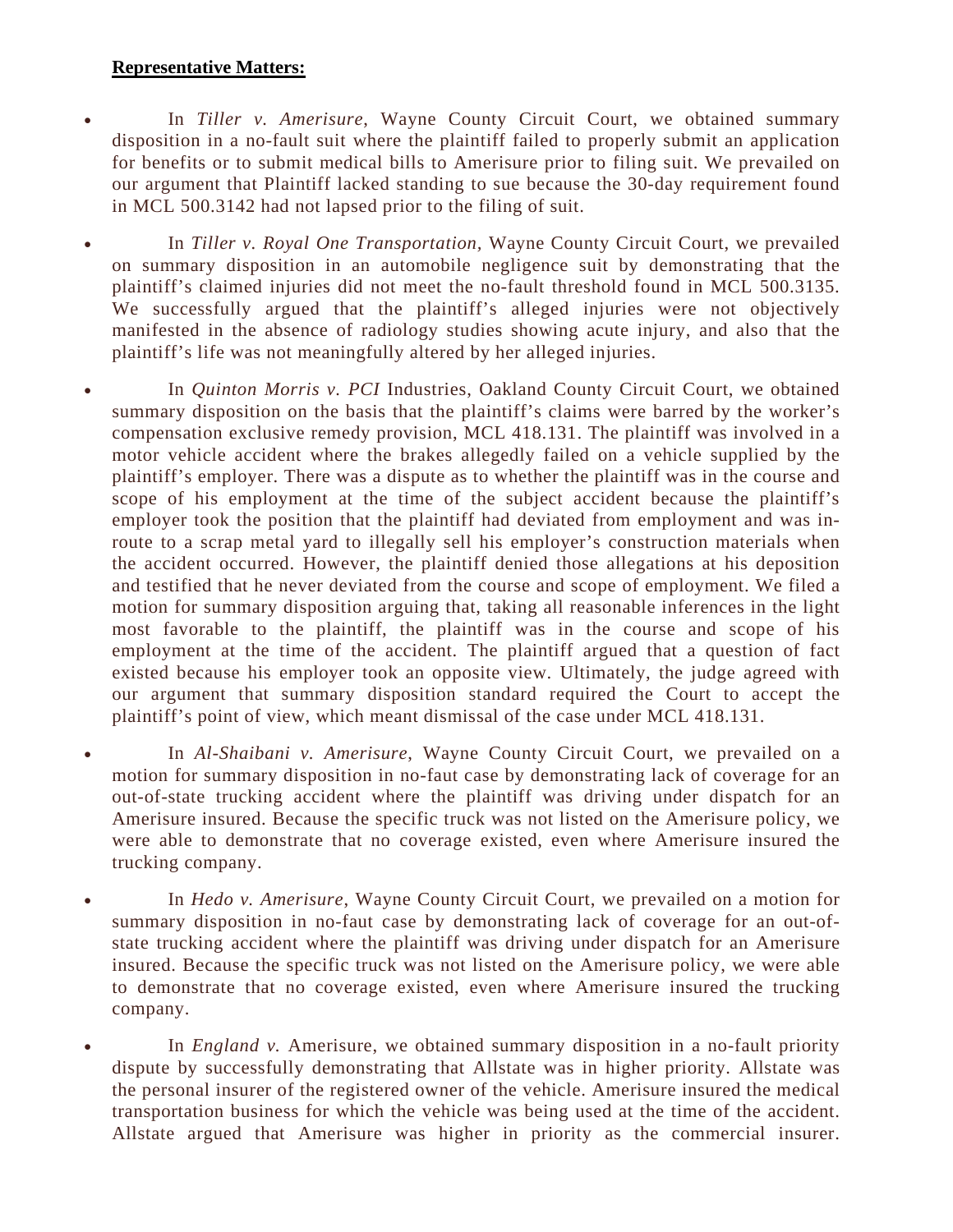However, the Court agreed with our argument that MCL 500.3114(4) placed Allstate in priority as the insurer of the vehicle's registered owner.

- In *Johnson v. Amerisure*, Wayne County Circuit Court, we had summary disposition granted in a no-fault suit where the plaintiff failed to properly submit an application for benefits or to submit medical bills to Amerisure prior to filing suit. We prevailed on our argument that the plaintiff lacked standing to sue because the 30-day requirement found in MCL 500.3142 had not lapsed prior to the filing of suit.
- In *Aligned Chiropractic v. Amerisure*, Wayne County Circuit Court, we obtained partial summary disposition under the one-year back rule MCL 500.3145 by successfully arguing that the tolling provision in the June 2019 amendment to MCL 500.3145 failed to apply where the plaintiff failed to demonstrate reasonable diligence in pursuing its claims.
- In *Infinity Physical Therapy v. Amerisure*, Wayne County Circuit Court, we obtained partial summary disposition under the one-year back rule MCL 500.3145 by successfully arguing that the tolling provision in the June 2019 amendment to MCL 500.3145 failed to apply where the plaintiff failed to demonstrate reasonable diligence in pursuing its claims.
- In *Prime Medical Transportation v. Amerisure*, Wayne County Circuit Court, we obtained partial summary disposition under the one-year back rule MCL 500.3145 by successfully arguing that the tolling provision in the June 2019 amendment to MCL 500.3145 failed to apply where the plaintiff failed to demonstrate reasonable diligence in pursuing its claims.
- In *Tox Testing (Edward White) v. Amerisure*, Wayne County Circuit Court, we won a motion for summary disposition, and obtained \$500 award of costs and attorney fees where the plaintiff providers sought no-fault benefits in a case that should have been filed in worker's compensation court.
- In *Crutcher v. Chapman*, Wayne County Circuit Court, the plaintiff alleged neurological injuries following a motor vehicle accident in which she was a passenger in a vehicle that was struck by a vehicle that ran a stop sign. We obtained summary disposition in Wayne County Circuit Court by demonstrating that the plaintiff was unable to meet her burden of proof under the closed-head injury exception found in MCL  $500.3135(2)(a)(ii)$ . The plaintiff was diagnosed with occipital notch tenderness, facial paresthesia, and trigeminal neuritis following the accident. We demonstrated that Plaintiff's physicians were unable to attribute Plaintiff's neurological issues to the accident.
- In *Crutcher v. Chapman*, Michigan Court of Appeals, the plaintiff appealed the trial court's grant of summary disposition in favor of our client. The plaintiff argued that a genuine issue of material fact existed as to whether the plaintiff's trigeminal neuritis and other neurological issues could be causally related to the subject motor vehicle accident. We demonstrated to the Court of Appeals that the trial court reached the correct result. The Court of Appeals also agreed with our arguments that the plaintiff's physical complaints could not be objectively diagnosed or relatable to the accident.
- In *Hurley Medical Center v. Auto-Owners Insurance Company*, 52-4 District Court, the plaintiff sought no-fault personal protection insurance benefits on behalf of its patient for medical treatment provided as a result of injuries the patient sustained while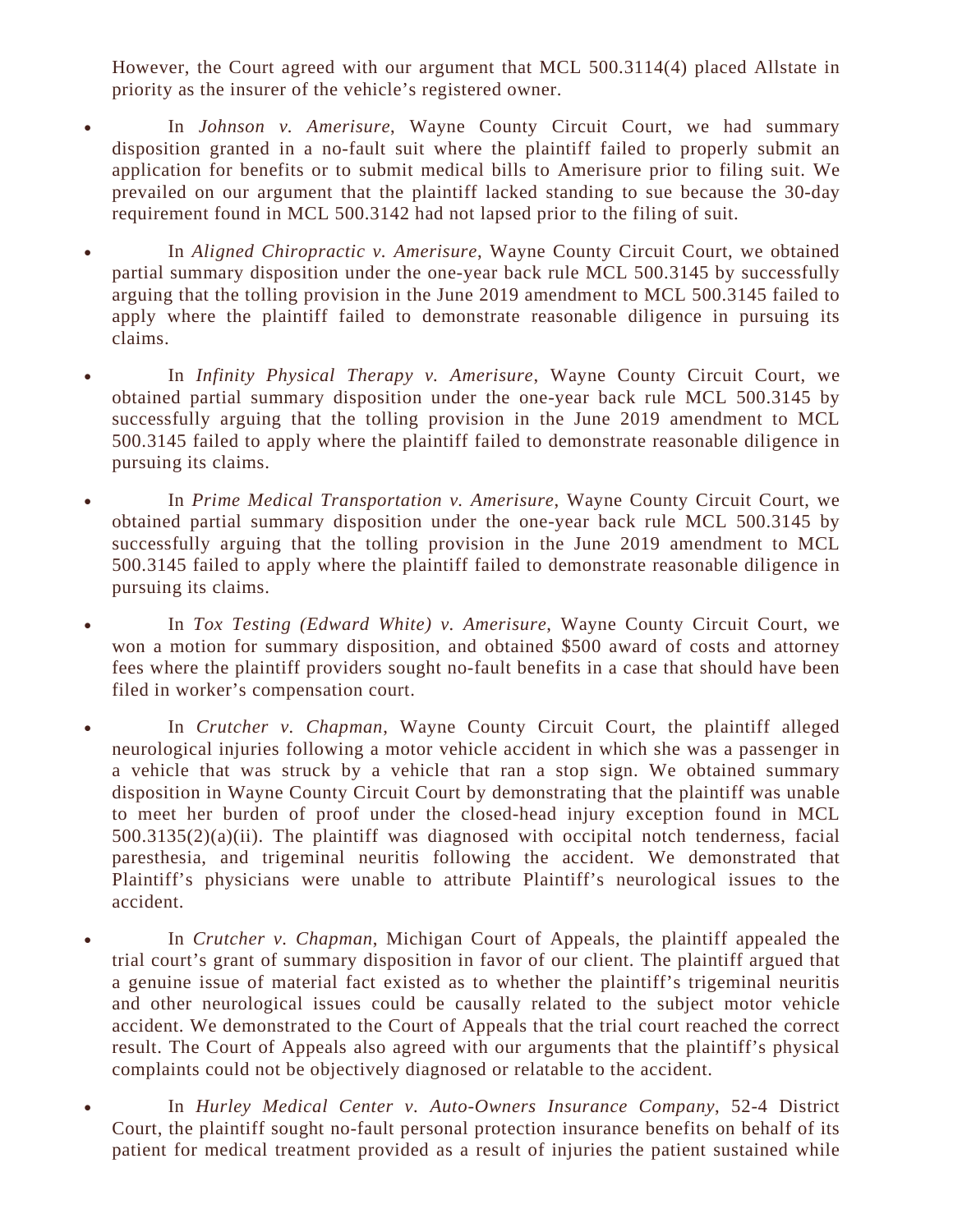attempting to connect a trailer to a parked vehicle. We obtained summary disposition by successfully arguing that the parked vehicle exception of MCL 500.3106 did not apply to the claimant who sustained a finger injury while hitching a trailer to a truck. We demonstrated to the court that hitching a trailer did not constitute loading/unloading of cargo because the trailer itself did not constitute "cargo."

- In *Orthopedic PC v. Integon*, 46th District Court, the plaintiff filed suit against the no-fault insurer as a medical provider of the allegedly injured party. The applicable insurance policy contained a provision that prohibited the assignment of rights under the policy. We obtained summary disposition by demonstrating that the plaintiff's cause of action was precluded under the terms of the applicable insurance policy.
- In *Sanders v. English*, et al., Oakland County Circuit Court, we obtained summary disposition by demonstrating that, as a matter of law, the plaintiff was unable to establish she had sustained threshold injuries under MCL 500.3135. The plaintiff had a preexisting lumbar spine condition that required surgery prior to the subject accident. The plaintiff alleged an exacerbation of the lumbar spine condition, as well as a cervical spine injury from the accident. We successfully argued that all limitations on daily life complained of by the plaintiff existed prior to the motor vehicle accident, and thus the plaintiff's general ability to lead her normal life was unchanged by the subject accident.
- In *Sanders v. English, et al.*, Michigan Court of Appeals, the plaintiff appealed the trial court's order granting summary disposition to the defendants. We demonstrated to the Court of Appeals that no genuine issue of material fact existed and that the plaintiff's claimed injuries could not be shown to have had a negative impact on her general ability to lead her normal, pre-accident lifestyle.
- In *Gaffney v. Roof-Rite*, Oakland County Circuit Court, we obtained summary disposition of the plaintiff's negligence claim in a roofing case under the economic loss doctrine. The plaintiff brought claims for breach of contract and negligence, alleging that the roofing work performed by the defendant resulted in mold in their house. We successfully argued that the negligence action pled by the plaintiff was precluded because any duty owed arose by contract, not common law.
- In *England v. Amerisure Insurance Company*, we obtained summary disposition in a no-fault dispute on the basis of priority by successfully arguing that there was no insurance coverage. The co-defendant, Allstate Insurance Company, argued that coverage existed under a liability provision in the Amerisure insurance policy. The trial court agreed with our analysis that the provision relied upon by the co-defendant was not applicable in a PIP action.
- In *Gusmano v. Brownie's Muffler Service, et al.*, Macomb County Circuit Court, the plaintiff was involved in a motor vehicle accident when his brakes allegedly failed due to a hole in the brake line. The plaintiff alleged that the defendant had negligently installed the brakes on the subject vehicle, resulting in the failure of the brake lines. We argued to the trial court that there was no evidence supporting the plaintiff's claim that changing brake pads resulted in a hole in the brake line. The trial court granted our motion for summary disposition, finding that the plaintiff had not presented sufficient evidence to support a causal connection between the brake work and the hole in the brake line.
- In *Gusmano v. Brownie's Muffler Service, et al.*, Michigan Court of Appeals, the plaintiff appealed the trial court's grant of summary disposition, and argued that the